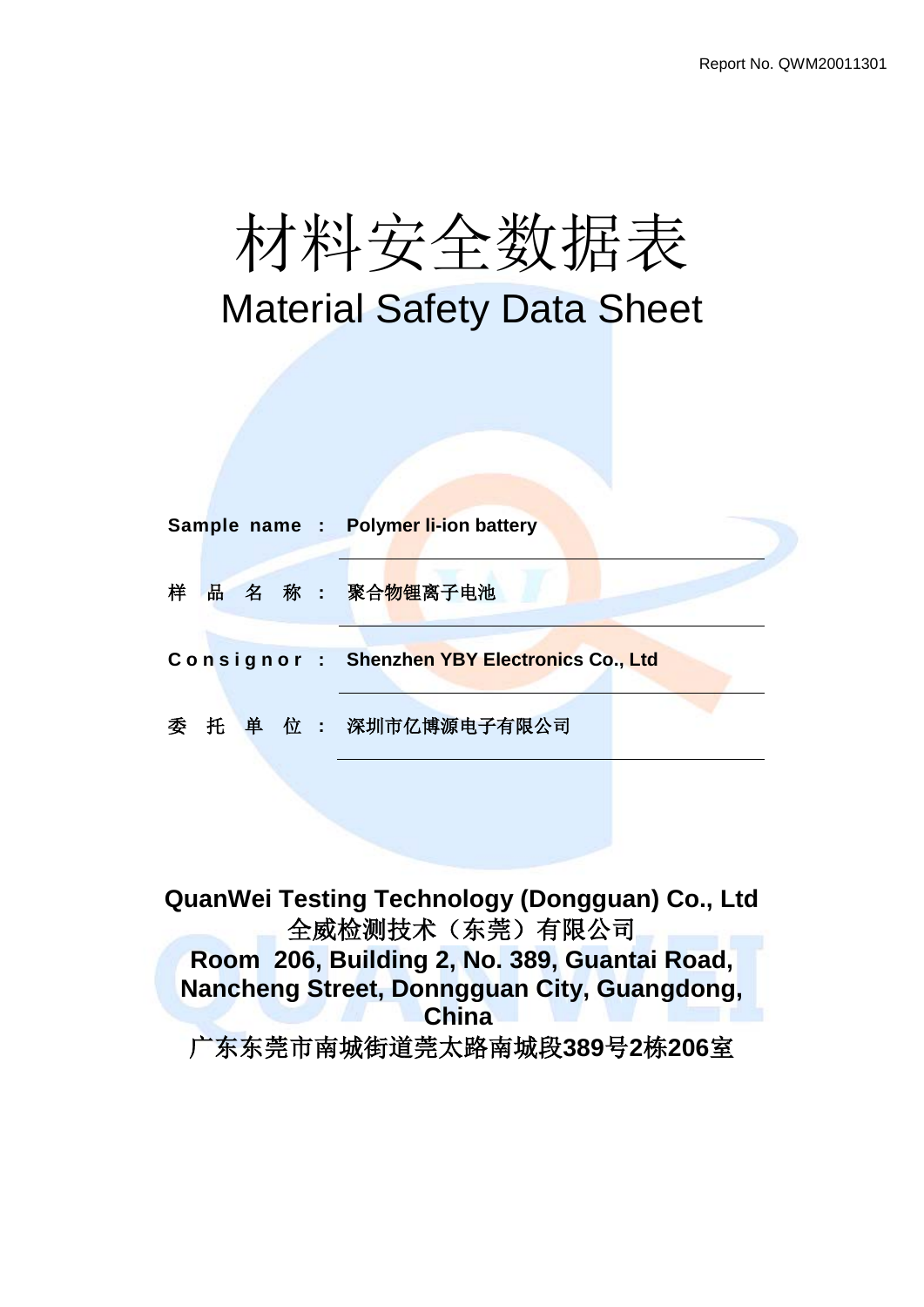# 材料安全数据表 **Material Safety Data Sheet**

| 1. Identification of the product and supplier (产品和厂商信息) |                                                                                                                                                    |  |  |  |
|---------------------------------------------------------|----------------------------------------------------------------------------------------------------------------------------------------------------|--|--|--|
| Name of goods<br>样品名称                                   | Polymer li-ion battery<br>聚合物锂离子电池                                                                                                                 |  |  |  |
| <b>Type/Mode</b><br>样品型号                                | <b>YBY701045</b>                                                                                                                                   |  |  |  |
| Rating<br>额定值                                           | 3.7V, 330mAh, 1.221Wh                                                                                                                              |  |  |  |
| <b>Commissioned by</b><br>委托单位                          | Shenzhen YBY Electronics Co., Ltd<br>深圳市亿博源电子有限公司                                                                                                  |  |  |  |
| <b>Commissioner address</b><br>委托单位地址                   | Room 606, Jinxing Building, No.2 Xikeng Road, Sihe Community, Fucheng,<br>Guanlan, Longhua New, Shenzhen, Guangdong<br>深圳市龙华新区观澜福城四合社区茜坑2号晶鑫大厦606室 |  |  |  |
| <b>Manufacturer</b><br>制造商                              | Huizhou YBY Electronics Technology Co., Ltd<br>惠州市亿博源电子科技有限公司                                                                                      |  |  |  |
| <b>Manufacturer address</b><br>制造商地址                    | Floor 2&3 A-2, No.3 Yuanhui Road, Chenjiang Street, Zhongkai Hi-Tech<br>Zone, Huicheng, Huizhou, Guangdong<br>惠州市仲恺高新区陈江街道元晖路3号 (厂房A-2) 2&3楼       |  |  |  |
| Inspection according to<br>鉴定依据                         | EEC Directive 93/112/EC<br>联合国《关于危险品货物运输的建议书》<br>UN "Recommendations on the TRANSPORT OF DANGEROUS GOODS"                                          |  |  |  |
| <b>Emergency telephone call</b><br>紧急联系电话               | +86-0752-3325101                                                                                                                                   |  |  |  |
| 接样日期/ Receiving date: 2019-12-24                        | 签发日期/ Issue date: 2020-01-13                                                                                                                       |  |  |  |
|                                                         |                                                                                                                                                    |  |  |  |

**Tested by: Reviewed by:**

**Approved by:**

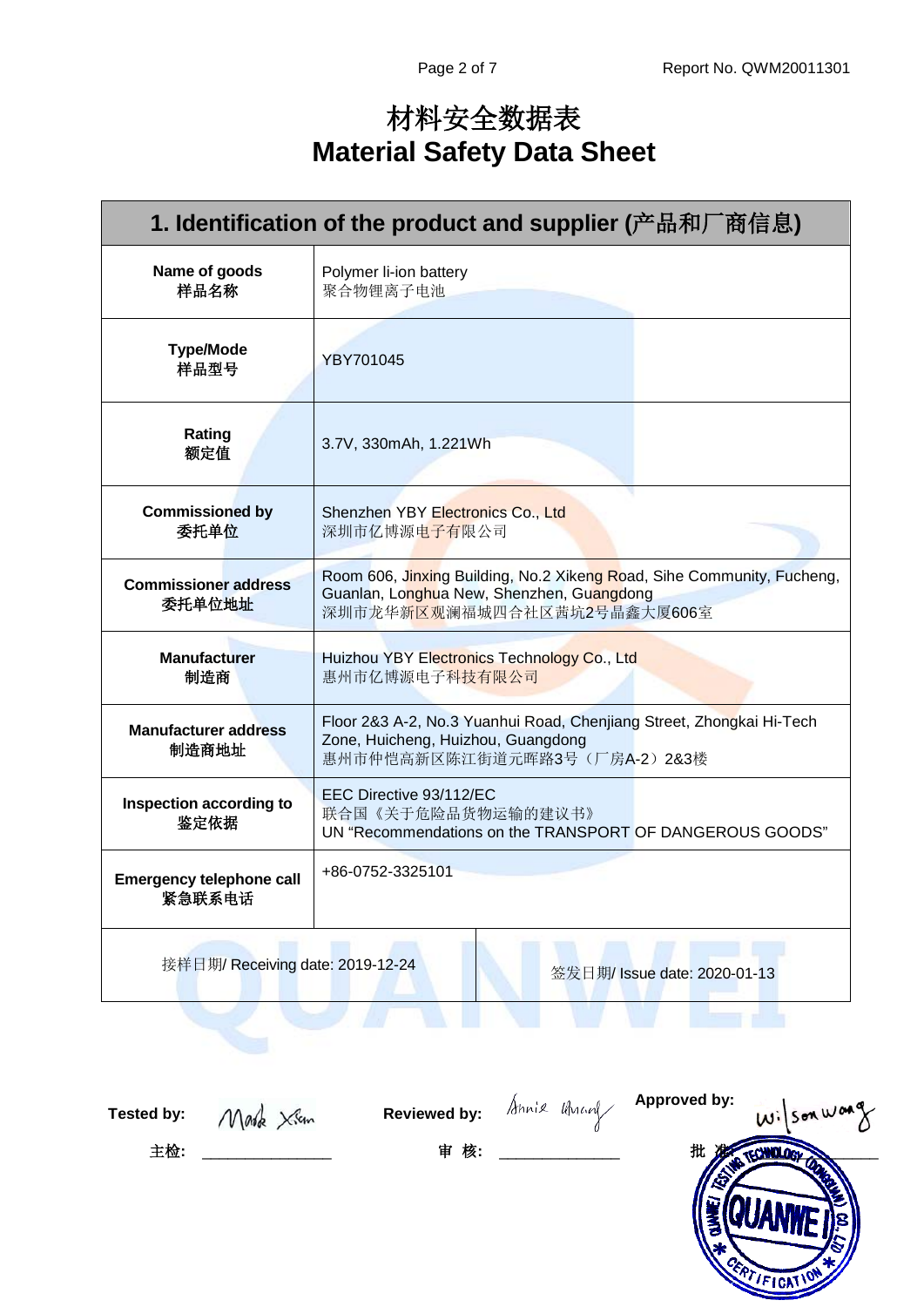| 2. Composition/Information on Ingredient (成分/组成信息) |                                           |                   |  |  |  |
|----------------------------------------------------|-------------------------------------------|-------------------|--|--|--|
| Hazardous Ingredients<br>(Chemical Name)           | Concentration or concentration ranges (%) | <b>CAS Number</b> |  |  |  |
| Lithium Cobalt Oxide                               | 34.0%                                     | 12190-79-3        |  |  |  |
| Polyvinylidene<br>Fluoride(PVDF)                   | 2%                                        | 24937-79-9        |  |  |  |
| Aluminium                                          | 10%                                       | 7429-90-5         |  |  |  |
| Graphite                                           | 22%                                       | 7782-42-5         |  |  |  |
| Copper                                             | 10%                                       | 7440-50-8         |  |  |  |
| <b>Nickel</b>                                      | 5%                                        | 7440-02-0         |  |  |  |
| Others                                             | 17%                                       |                   |  |  |  |

| 3. Hazards Identification (主要危险性鉴定) |                                                                  |  |  |  |
|-------------------------------------|------------------------------------------------------------------|--|--|--|
| 爆炸危险性                               | 该物品不属于爆炸危险品                                                      |  |  |  |
| Explosive risk                      | This article does not belong to the explosion dangerous goods    |  |  |  |
| 易燃危险性                               | 该物品不属于易燃危险品                                                      |  |  |  |
| Flammable risk                      | This article does not belong to the flammable material           |  |  |  |
| 氧化危险性                               | 该物品不属于氧化危险品                                                      |  |  |  |
| Oxidation risk                      | This article does not belong to the oxidation of dangerous goods |  |  |  |
| 毒害危险性                               | 该物品不属于毒害危险品                                                      |  |  |  |
| Toxic risk                          | This article does not belong to the toxic dangerous goods        |  |  |  |
| 放射危险性                               | 该物品不属于放射危险品                                                      |  |  |  |
| Radioactive risk                    | This article does not belong to the radiation of dangerous goods |  |  |  |
| 腐蚀危险性                               | 该物品不属于腐蚀危险品                                                      |  |  |  |
| Mordant risk                        | This article does not belong to the corrosion of dangerous goods |  |  |  |
| 其他危险性                               | 该物品为聚合物锂离子电池, 瓦时率为0.962Wh                                        |  |  |  |
| other risk                          | This article is Polymer li-ion battery, Watt hour rate 0.962Wh.  |  |  |  |
|                                     |                                                                  |  |  |  |
|                                     |                                                                  |  |  |  |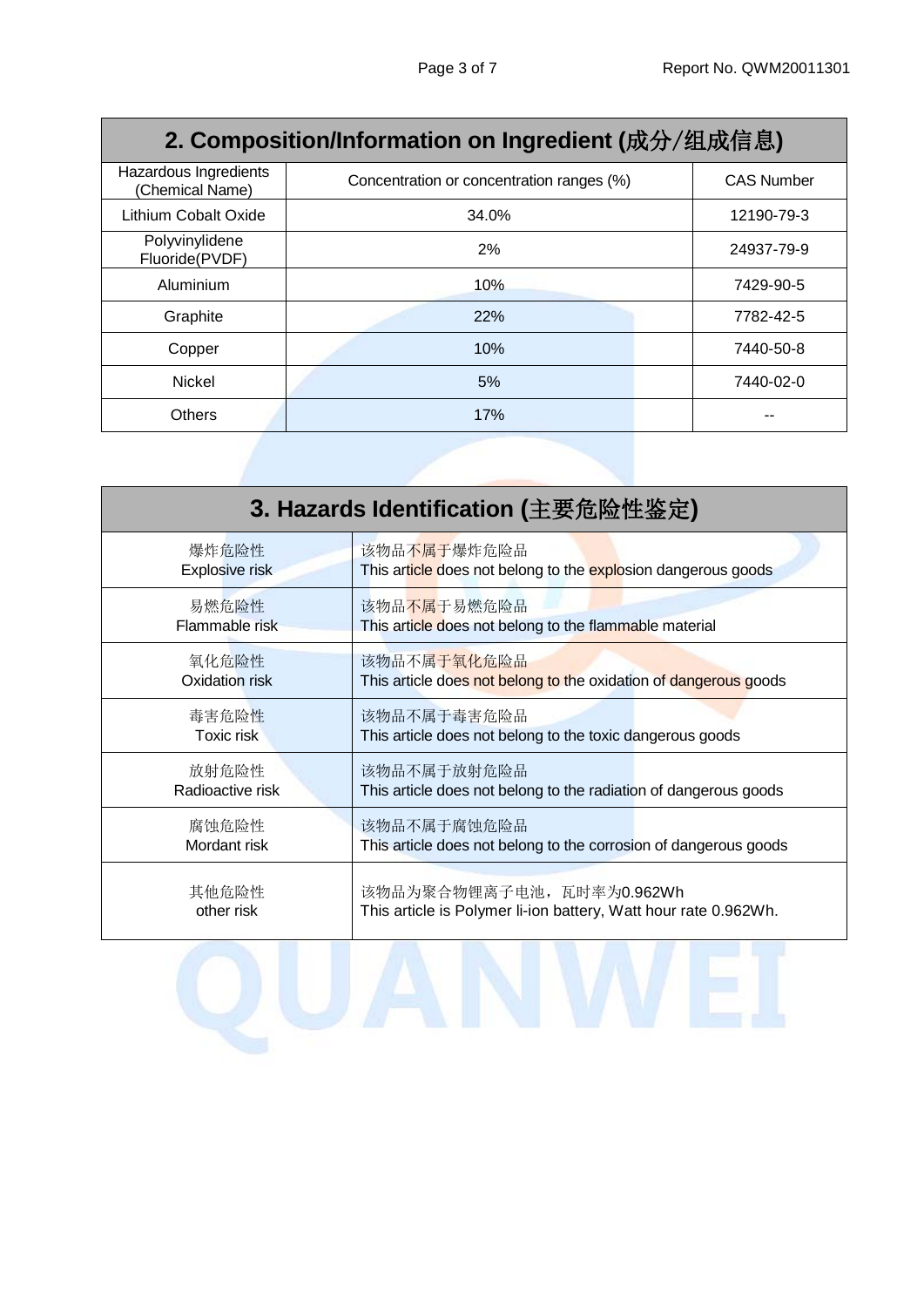# **4. First aid measures (**急救措施**)**

#### **Eye**

Flush eyes with plenty of water for at least 15 minutes, occasionally lifting the upper and lower eyelids. Get medical aid.

#### **Skin**

Remove contaminated clothes and rinse skin with plenty of water or shower for 15 minutes. Get medical aid.

#### **Inhalation**

Remove from exposure and move to fresh air immediately. Use oxygen if available.

#### **Ingestion**

Give at least 2 glasses of milk or water. Induce vomiting unless patient is unconscious. Call a physician.

## **5. Fire-fighting measures (**消防措施**)**

#### **Flash Point: N/A.**

**Auto-Ignition Temperature: N/A.**

**Extinguishing Media: Water, CO2.**

**Special Fire-Fighting Procedures**

Self-contained breathing apparatus.

#### **Unusual Fire and Explosion Hazards**

Cell may vent when subjected to excessive heat-exposing battery contents.

#### **Hazardous Combustion Products**

Carbon monoxide, carbon dioxide, lithium oxide fumes.

### **6. Accidental release measures (**泄漏应急处理**)**

#### **Steps to be Taken in case Material is Released or Spilled**

If the battery material is released, remove personnel from area until fumes dissipate. Provide maximum ventilation to clear out hazardous gases. Wipe it up with a cloth, and dispose of it in a plastic bag and put into a steel can. The preferred response is to leave the area and allow the battery to cool and vapors to dissipate. Provide maximum ventilation. Avoid skin and eye contact or inhalation of vapors. Remove spilled liquid with absorbent and incinerate.

#### **Waste Disposal Method**

It is recommended to discharge the battery to the end, to use up the metal lithium inside the battery, and to bury the discharged battery in soil.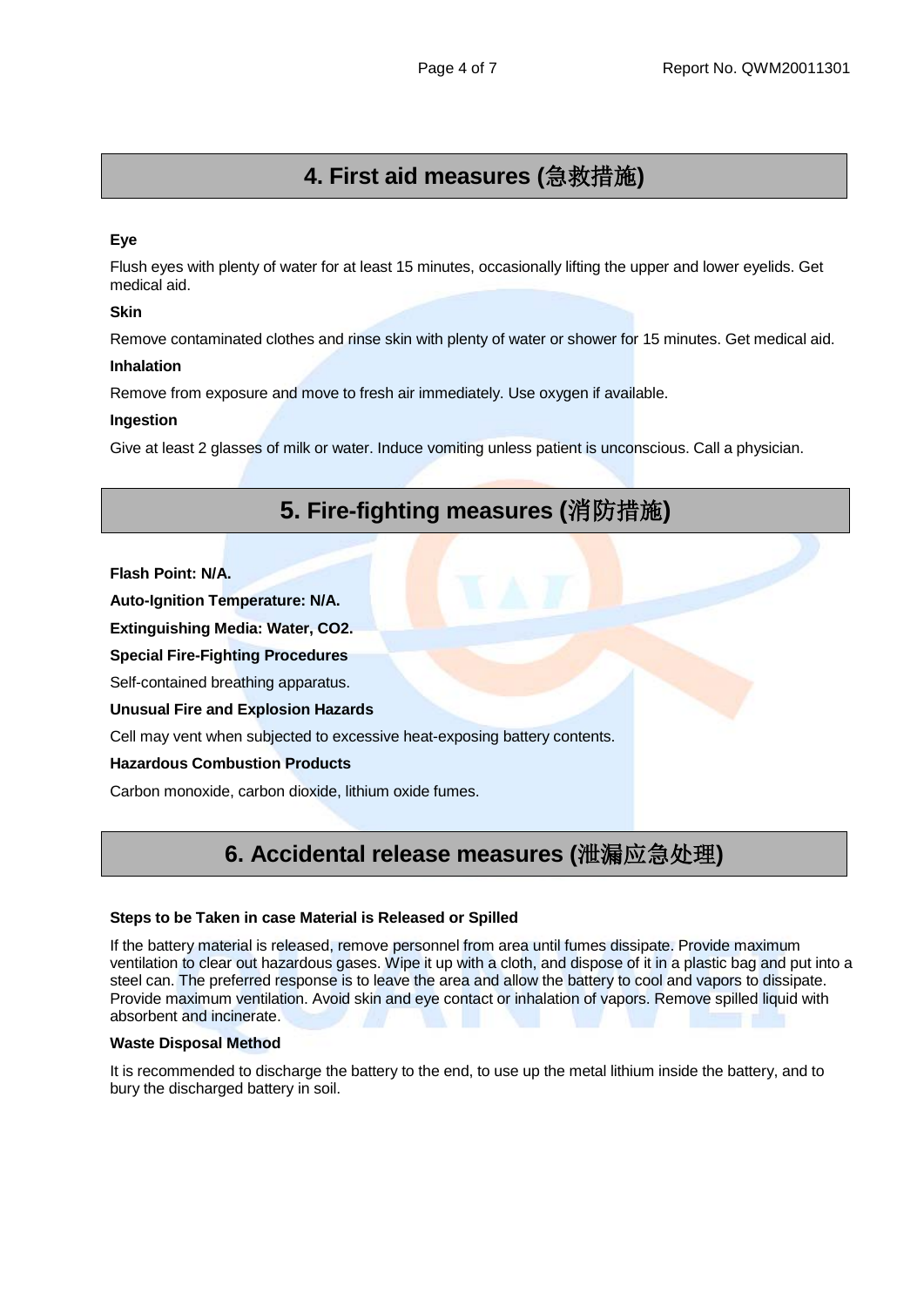### **7. Handling and storage (**操作处置和储存**)**

The battery should not be opened, destroyed or incinerate, since they may leak or rupture and release to the environment the ingredients that they contain in the hermetically sealed container.

Do not short circuit terminals, or over charge the battery, forced over-discharge, throw to fire.

Do not crush or puncture the battery, or immerse in liquids.

#### **Precautions to be taken in handling and storing**

Avoid mechanical or electrical abuse. Storage preferably in cool, dry and ventilated area, which is subject to little temperature change. Storage at high temperatures should be avoided. Do not place the battery near heating equipment, nor expose to direct sunlight for long periods.

#### **Other Precautions**

The battery may explode or cause burns, if disassembled, crushed or exposed to fire or high temperatures. Do not short or install with incorrect polarity.

### **8. Exposure controls/personal protection (**接触控制**/**个人保护**)**

#### **Respiratory Protection**

In case of battery venting, provide as much ventilation as possible. Avoid confined areas with venting cell cores. Respiratory Protection is not necessary under conditions of normal use.

#### **Ventilation**

Not necessary under conditions of normal use.

#### **Other Protective Clothing or Equipment**

Not necessary under conditions of normal use.

#### **Personal Protection is recommended for venting battery**

Respiratory Protection, Protective Gloves, Protective Clothing and safety glass with side shields.

### **9. Physical and chemical properties (**物理和化学特性**)**

#### **Appearance:** Prismatic shape

**Ref. No.:** N/A

**Odour:** If leaking, smells of medical ether.

**pH:** Not applicable as supplied.

**Flash Point:** Not applicable unless individual components exposed.

**Flammability:** Not applicable unless individual components exposed.

**Relative density:** Not applicable unless individual components exposed.

**Solubility (water):** Not applicable unless individual components exposed.

**Solubility (other):** Not applicable unless individual components exposed.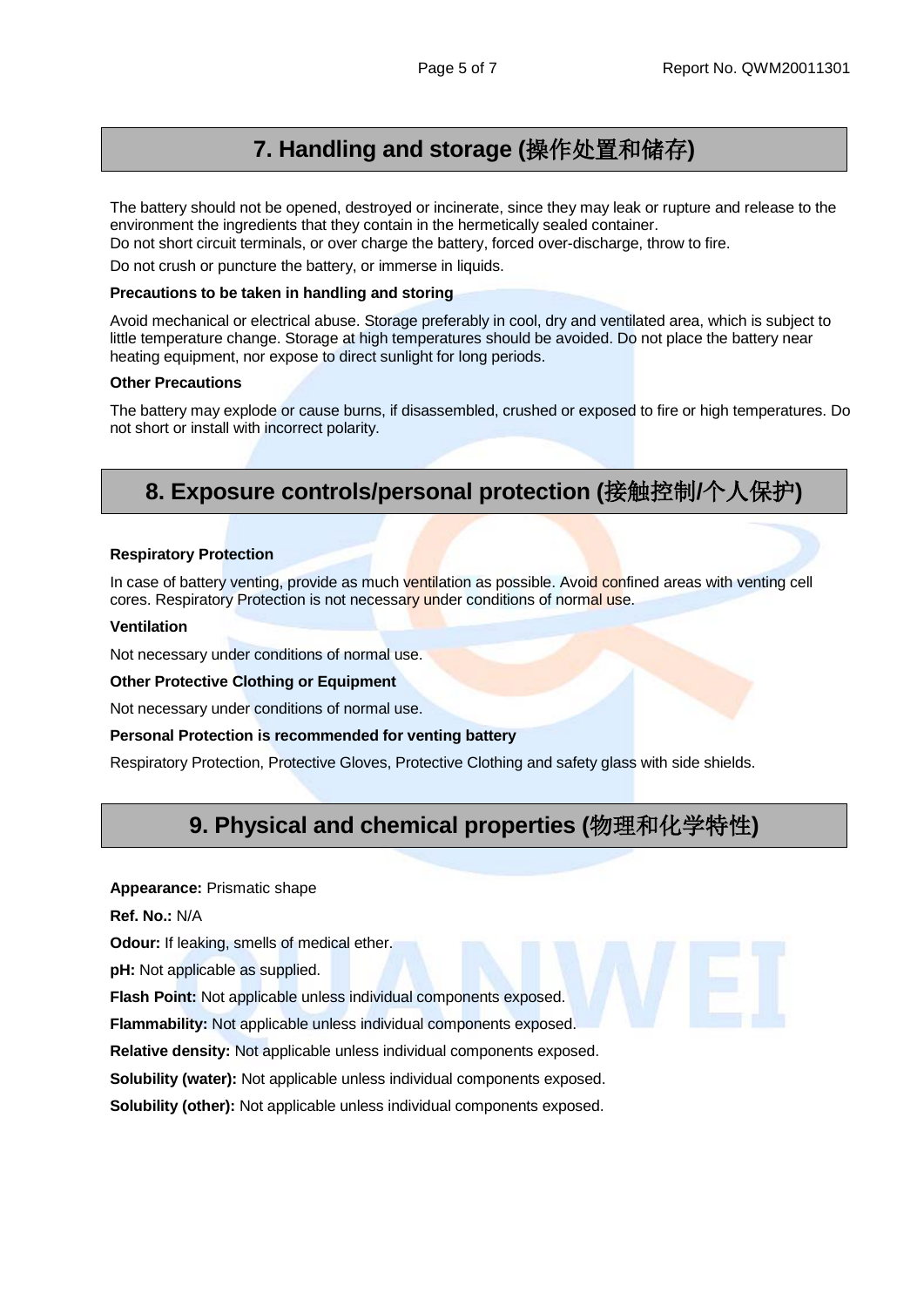### **10. Stability and reactivity (**稳定性和反应活性**)**

**Stability:** Product is stable under conditions described in Section 7.

**Conditions to avoid:** Heat above 70°C or incinerate. Deform. Mutilate. Crush. Disassemble. Overcharge. Short circuit. Expose over a long period to humid conditions.

**Materials to avoid:** Oxidising agents, alkalis, water.

**Hazardous Decomposition Products:** Toxic Fumes, and may form peroxides.

**Hazardous Polymerization: N/A.** 

If leaked, forbidden to contact with strong oxidizers, mineral acids, strong alkalies, halogenated hydrocarbons.

### **11. Toxicological information (**毒理性资料**)**

**Signs & symptoms: None, unless battery ruptures.** 

In the event of exposure to internal contents, vapour fumes may be very irritating to the eyes and skin.

**Inhalation: Lung irritant.** 

**Skin contact:** Skin irritant

**Eye contact:** Eye irritant

**Ingestion:** Poisoning if swallowed

Medical conditions generally aggravated by exposure: In the event of exposure to internal contents, moderate to server irritation, burning and dryness of the skin may occur, Target organs nerves, liver and kidneys.

### **12. Ecological information (**生态学资料**)**

**Mammalian effects:** None known at present.

**Eco-toxicity:** None known at present.

**Bioaccumulation potential:** Slowly Bio-degradable.

**Environmental fate:** None known environmental hazards at present.

### **13. Disposal consideration (**废弃处置**)**

Do not incinerate, or subject cells to temperature in excess of 70°C, Such abuse can result in loss of seal leakage, and/or cell explosion. Dispose of in accordance with appropriate local regulations.